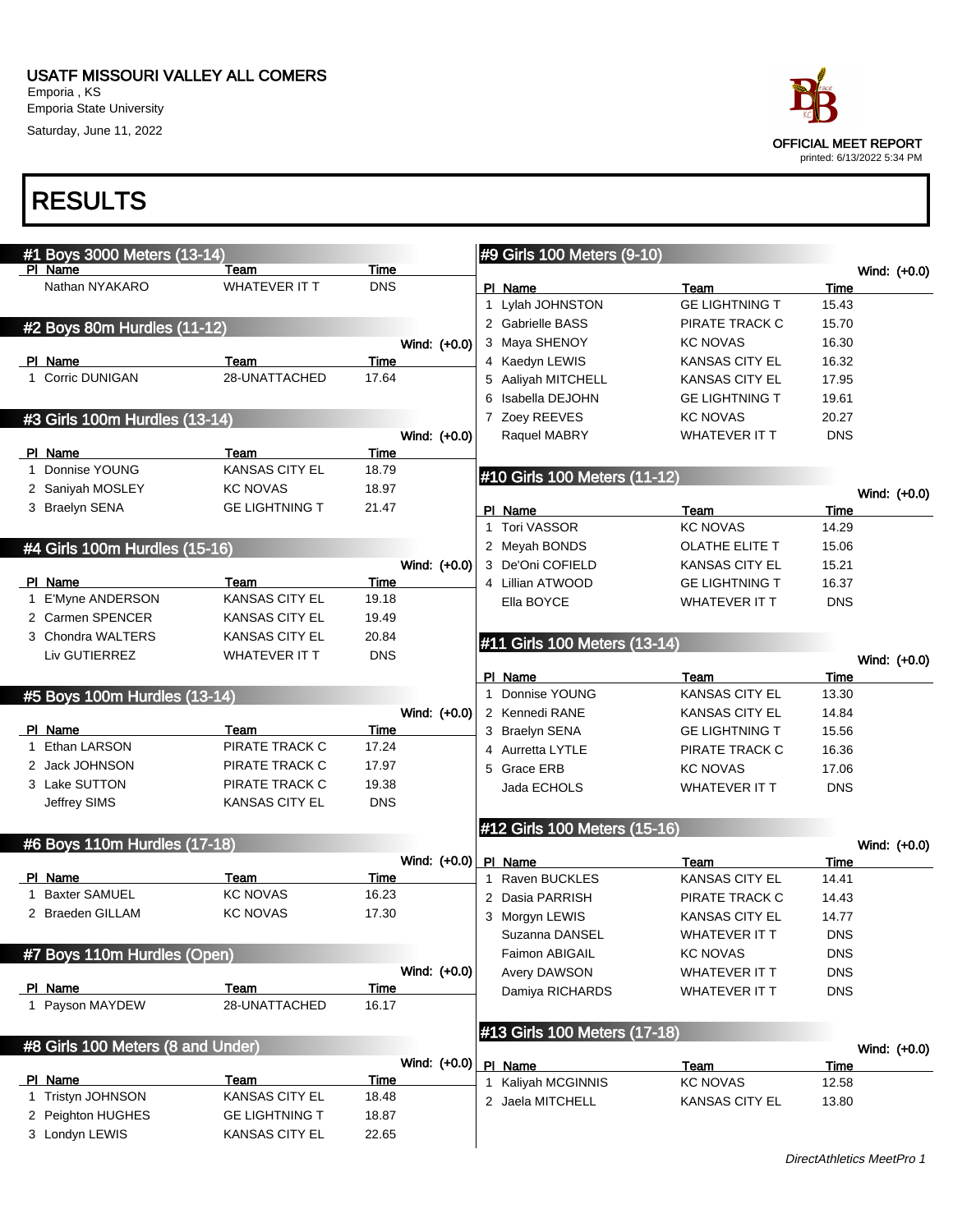Saturday, June 11, 2022

## RESULTS

| #14 Boys 100 Meters (8 and Under) |                               |               |              | #18 Boys 100 Meters (15-16) (cont'd)          |                               |                    |              |
|-----------------------------------|-------------------------------|---------------|--------------|-----------------------------------------------|-------------------------------|--------------------|--------------|
|                                   |                               |               | Wind: (+0.0) |                                               |                               |                    | Wind: (+0.0) |
| PI Name                           | Team                          | Time          |              | Noah ERB                                      | <b>KC NOVAS</b>               | <b>DNS</b>         |              |
| 1 Quincy WILSON                   | <b>KC NOVAS</b>               | 15.83         |              | De'Varie HAYLES                               | <b>WHATEVER IT T</b>          | <b>DNS</b>         |              |
| 2 Devyne WALKER                   | <b>KANSAS CITY EL</b>         | 16.95         |              |                                               |                               |                    |              |
| 3 Carson ORTEZ                    | <b>OLATHE ELITE T</b>         | 17.10         |              | #19 Boys 100 Meters (17-18)                   |                               |                    |              |
| 4 Lavance GOTOW JR                | <b>KANSAS CITY EL</b>         | 17.13         |              |                                               |                               |                    | Wind: (+0.0) |
| 5 Julian SILAS                    | <b>KC NOVAS</b>               | 17.85         |              | PI Name                                       | Team                          | Time               |              |
| 6 Miles RUSSELL                   | OLATHE ELITE T                | 19.03         |              | 1 Matheus BONTEMPO                            | <b>KC NOVAS</b>               | 11.36              |              |
|                                   |                               |               |              | 2 Joe OUELLETTE                               | <b>KC NOVAS</b>               | 11.51              |              |
| #15 Boys 100 Meters (9-10)        |                               |               |              | 3 Major LAWSON                                | <b>KC NOVAS</b>               | 11.67              |              |
|                                   |                               |               | Wind: (+0.0) | 4 Noah TAYLOR                                 | <b>KC NOVAS</b>               | 11.76              |              |
| PI Name                           | Team                          | Time          |              | 5 Braeden GILLAM                              | <b>KC NOVAS</b>               | 12.27              |              |
| 1 Lamar JOHNSON                   | <b>KANSAS CITY EL</b>         | 14.04         |              |                                               |                               |                    |              |
| 2 Maxwell MOSLEY                  | <b>KC NOVAS</b>               | 14.95         |              | #20 Girls 1500 Meters (13-14)                 |                               |                    |              |
| 3 Kamden BUCKLES                  | <b>KANSAS CITY EL</b>         | 15.44         |              | PI Name                                       | Team                          | Time               |              |
| 4 Demazciare WALKER               | <b>KANSAS CITY EL</b>         | 15.78         |              | 1 Abby SPORNITZ                               | OLATHE ELITE T                | 7:22.61            |              |
| 5 Rylan TYLER                     | <b>KC NOVAS</b>               | 16.28         |              |                                               |                               |                    |              |
| 6 Julian VASSOR                   | <b>KC NOVAS</b>               | 16.40         |              | #21 Boys 1500 Meters (9-10)                   |                               |                    |              |
| 7 Derek BYRD                      | <b>KC NOVAS</b>               | 17.30         |              | PI Name                                       | Team                          | Time               |              |
|                                   |                               |               |              | 1 Samuel ARELLANO                             | PIRATE TRACK C                | 6:45.93            |              |
| #16 Boys 100 Meters (11-12)       |                               |               |              |                                               |                               |                    |              |
|                                   |                               |               |              | Wind: (+0.0) #22 Boys 1500 Meters (13-14)     |                               |                    |              |
| PI Name<br>1 Tre JOHNSON          | Team<br><b>OLATHE ELITE T</b> | Time<br>14.01 |              | PI Name<br>Nathan NYAKARO                     | Team<br><b>WHATEVER IT T</b>  | Time<br><b>DNS</b> |              |
| 2 JaCarter HARRIS                 | <b>KANSAS CITY EL</b>         | 14.23         |              |                                               |                               |                    |              |
|                                   |                               |               |              |                                               |                               |                    |              |
| 3 Ryan DRUMMOND JR.               | OLATHE ELITE T                | 14.25         |              | #23 Girls 400 Meters (8 and Under)<br>PI Name |                               |                    |              |
| 4 Shamario BERNARD                | OLATHE ELITE T                | 14.55         |              | 1 Peighton HUGHES                             | Team<br><b>GE LIGHTNING T</b> | Time<br>1:39.81    |              |
| 5 Silva JAXSON                    | <b>KC NOVAS</b>               | 16.80         |              |                                               |                               |                    |              |
| 6 Anthony MITCHELL                | <b>KANSAS CITY EL</b>         | 18.30         |              |                                               |                               |                    |              |
| Stan CLARK JR                     | WHATEVER IT T                 | <b>DNS</b>    |              | #24 Girls 400 Meters (9-10)<br>PI Name        | Team                          | Time               |              |
|                                   |                               |               |              | 1 Gabrielle BASS                              | PIRATE TRACK C                | 1:14.82            |              |
| #17 Boys 100 Meters (13-14)       |                               |               |              | 2 Lylah JOHNSTON                              | <b>GE LIGHTNING T</b>         | 1:17.26            |              |
|                                   |                               |               | Wind: (+0.0) | 3 Isabella DEJOHN                             | <b>GE LIGHTNING T</b>         | 1:48.64            |              |
| PI Name<br>1 Dezephen WALKER      | Team<br><b>KANSAS CITY EL</b> | Time<br>11.80 |              |                                               |                               |                    |              |
| 2 De'Moreay FRANKLIN              | <b>KANSAS CITY EL</b>         | 12.68         |              |                                               |                               |                    |              |
| 3 Gavin PROVOST                   | OLATHE ELITE T                | 13.14         |              | #25 Girls 400 Meters (11-12)<br>PI Name       | Team                          | Time               |              |
| 4 Jett REEVES                     | <b>KC NOVAS</b>               | 13.95         |              | 1 Tori VASSOR                                 | <b>KC NOVAS</b>               | 1:07.73            |              |
| 5 DeMari WALKER                   | <b>KANSAS CITY EL</b>         | 14.67         |              | 2 Serenity TAYLOR                             | PIRATE TRACK C                | 1:13.39            |              |
| 6 Altan RUNDBERG                  | OLATHE ELITE T                | 15.80         |              | 3 De'Oni COFIELD                              | <b>KANSAS CITY EL</b>         | 1:22.05            |              |
| Nolan WALLACE                     | WHATEVER IT T                 | <b>DNS</b>    |              | Ella BOYCE                                    | <b>WHATEVER IT T</b>          | <b>DNS</b>         |              |
| Lavelle PETE JR                   |                               |               |              |                                               |                               |                    |              |
|                                   | <b>KANSAS CITY EL</b>         | <b>DNS</b>    |              |                                               |                               |                    |              |
|                                   |                               |               |              | #26 Girls 400 Meters (13-14)<br>PI Name       | Team                          | Time               |              |
| #18 Boys 100 Meters (15-16)       |                               |               |              | 1 Kennedi RANE                                | <b>KANSAS CITY EL</b>         | 1:18.76            |              |
| PI Name                           | Team                          | <b>Time</b>   | Wind: (+0.0) | Jada ECHOLS                                   | <b>WHATEVER IT T</b>          | <b>DNS</b>         |              |
| 1 tyler WEST                      | <b>KC NOVAS</b>               | 11.76         |              | Leila HADDAD                                  | <b>WHATEVER IT T</b>          | <b>DNS</b>         |              |
| 2 Gasaway TEVYN                   | <b>KC NOVAS</b>               | 12.14         |              |                                               |                               |                    |              |
|                                   |                               |               |              |                                               |                               |                    |              |



printed: 6/13/2022 5:34 PM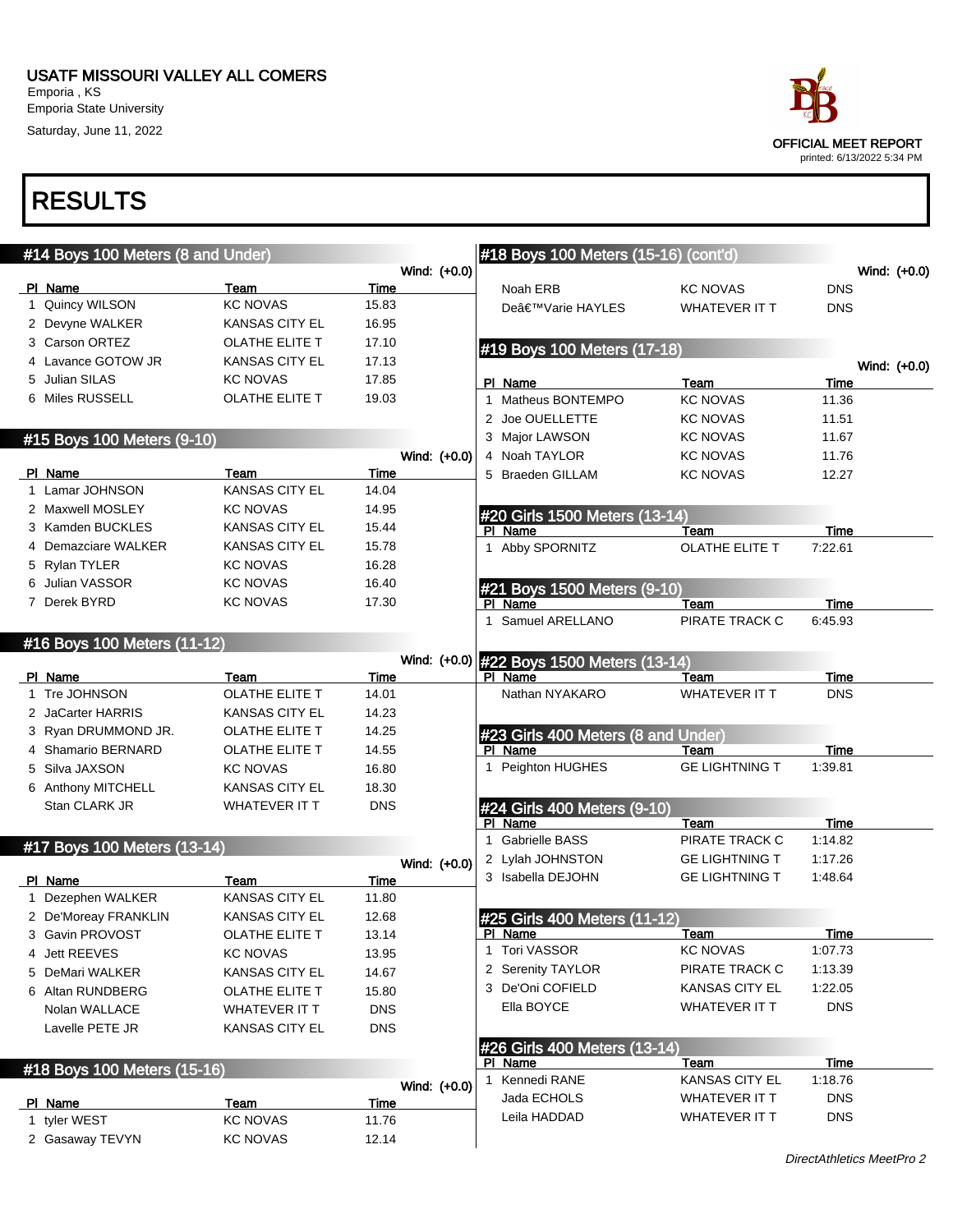#### USATF MISSOURI VALLEY ALL COMERS

Emporia , KS Emporia State University Saturday, June 11, 2022



| #27 Girls 400 Meters (15-16)           |                         |               |              | #35 Boys 400 Meters (Open)              |                       |            |              |
|----------------------------------------|-------------------------|---------------|--------------|-----------------------------------------|-----------------------|------------|--------------|
| PI Name                                | Team                    | Time          |              | PI Name                                 | Team                  | Time       |              |
| 1 Faimon ABIGAIL                       | <b>KC NOVAS</b>         | 1:05.72       |              | Payson MAYDEW                           | 28-UNATTACHED         | <b>DNS</b> |              |
| 2 E'Myne ANDERSON                      | <b>KANSAS CITY EL</b>   | 1:07.73       |              |                                         |                       |            |              |
| 3 Lauren SPENCER                       | <b>KANSAS CITY EL</b>   | 1:13.23       |              | #36 Girls 200m Hurdles (13-14)          |                       |            |              |
| 4 Chondra WALTERS                      | <b>KANSAS CITY EL</b>   | 1:24.14       |              |                                         |                       |            | Wind: (+0.0) |
| Raven BUCKLES                          | <b>KANSAS CITY EL</b>   | <b>DNS</b>    |              | PI Name                                 | Team                  | Time       |              |
| <b>Avery DAWSON</b>                    | WHATEVER IT T           | <b>DNS</b>    | $\mathbf{1}$ | Saniyah MOSLEY                          | <b>KC NOVAS</b>       | 33.24      |              |
|                                        |                         |               |              | 2 Braelyn SENA                          | <b>GE LIGHTNING T</b> | 37.49      |              |
| #28 Girls 400 Meters (17-18)           |                         |               |              |                                         |                       |            |              |
| PI Name                                | Team                    | Time          |              | #37 Boys 200m Hurdles (13-14)           |                       |            |              |
| 1 Kaliyah MCGINNIS                     | <b>KC NOVAS</b>         | 1:02.89       |              |                                         |                       |            | Wind: (+0.0) |
| 2 Ivonne LUCHO                         | <b>KANSAS CITY EL</b>   | 1:11.09       |              | PI Name                                 | Team                  | Time       |              |
| 3 Jaela MITCHELL                       | <b>KANSAS CITY EL</b>   | 1:13.05       |              | 1 Ethan LARSON                          | PIRATE TRACK C        | 28.72      |              |
|                                        |                         |               |              | 2 Jack JOHNSON                          | PIRATE TRACK C        | 29.29      |              |
| #29 Boys 400 Meters (8 and Under)      |                         |               |              | 3 Lake SUTTON                           | PIRATE TRACK C        | 35.52      |              |
| PI Name                                | Team                    | <b>Time</b>   |              |                                         |                       |            |              |
| 1 Carson ORTEZ                         | <b>OLATHE ELITE T</b>   | 1:21.73       |              | #38 Girls 400m Hurdles (15-16)          |                       |            |              |
| 2 Maclin PARRISH                       | PIRATE TRACK C          | 1:28.55       |              | PI Name                                 | Team                  | Time       |              |
| 3 Ryan JOHNSTON JR.                    | <b>GE LIGHTNING T</b>   | 1:37.88       | 1            | Dasia PARRISH                           | PIRATE TRACK C        | 1:25.60    |              |
|                                        |                         |               |              | Liv GUTIERREZ                           | <b>WHATEVER IT T</b>  | <b>DNS</b> |              |
|                                        |                         |               |              |                                         |                       |            |              |
| #30 Boys 400 Meters (9-10)<br>PI Name  | Team                    | Time          |              | #39 Boys 400m Hurdles (17-18)           |                       |            |              |
| 1 Julian VASSOR                        | <b>KC NOVAS</b>         | 1:13.27       |              | PI Name                                 | Team                  | Time       |              |
| 2 Rylan TYLER                          | <b>KC NOVAS</b>         | 1:17.56       | 1            | <b>Braeden GILLAM</b>                   | <b>KC NOVAS</b>       | 1:01.08    |              |
|                                        |                         |               |              | 2 Baxter SAMUEL                         | <b>KC NOVAS</b>       | 1:01.14    |              |
|                                        |                         |               |              |                                         |                       |            |              |
| #31 Boys 400 Meters (11-12)<br>PI Name | Team                    | Time          |              | #40 Girls 4 x 100m Relay (17-18)        |                       |            |              |
| 1 Tre JOHNSON                          | <b>OLATHE ELITE T</b>   | 1:11.61       |              | PI Team                                 |                       | Time       |              |
| 2 Shamario BERNARD                     | <b>OLATHE ELITE T</b>   | 1:17.74       |              | <b>KC NOVAS (A)</b>                     |                       | <b>DNS</b> |              |
| Stan CLARK JR                          | <b>WHATEVER IT T</b>    | <b>DNS</b>    |              |                                         |                       |            |              |
| Jeremiah HORVATH                       | PIRATE TRACK C          | <b>DNS</b>    |              | #41 Boys 4 x 100m Relay (17-18)         |                       |            |              |
|                                        |                         |               |              | PI Team                                 |                       | Time       |              |
|                                        |                         |               |              | 1 KC NOVAS (A)                          |                       | 46.89      |              |
| #32 Boys 400 Meters (13-14)<br>PI Name | Team                    | Time          |              | 2 KC NOVAS (B)                          |                       | 47.96      |              |
| 1 Dezephen WALKER                      | <b>KANSAS CITY EL</b>   | 57.48         |              |                                         |                       |            |              |
| 2 Gavin PROVOST                        | OLATHE ELITE T          | 1:02.40       |              | #42 Girls 800 Meters (13-14)            |                       |            |              |
| 3 DeMari WALKER                        | <b>KANSAS CITY EL</b>   | 1:13.30       |              | PI Name                                 | Team                  | Time       |              |
|                                        |                         |               | 1            | Abby SPORNITZ                           | OLATHE ELITE T        | 3:39.69    |              |
|                                        |                         |               |              | Leila HADDAD                            | <b>WHATEVER IT T</b>  | <b>DNS</b> |              |
| #33 Boys 400 Meters (15-16)<br>PI Name | Team                    | Time          |              |                                         |                       |            |              |
| 1 Richardson DAYTON                    | <b>KC NOVAS</b>         | 52.74         |              | #43 Girls 800 Meters (15-16)            |                       |            |              |
| 2 Richardson CADEN                     | <b>KC NOVAS</b>         | 52.96         |              | PI Name                                 | Team                  | Time       |              |
| De'Varie HAYLES                        | WHATEVER IT T           | <b>DNS</b>    |              | 1 Mya DANIELS                           | <b>KANSAS CITY EL</b> | 2:54.21    |              |
|                                        |                         |               |              |                                         |                       |            |              |
|                                        |                         |               |              |                                         |                       |            |              |
| #34 Boys 400 Meters (17-18)            |                         |               |              | #44 Girls 800 Meters (17-18)<br>PI Name | Team                  | Time       |              |
| PI Name<br>1 Trot WOOD                 | Team<br><b>KC NOVAS</b> | Time<br>52.49 |              | 1 Ivonne LUCHO                          | <b>KANSAS CITY EL</b> | 2:46.80    |              |
|                                        |                         |               |              |                                         |                       |            |              |
| 2 Alturck-Carlos SEBASTIAN             | <b>KC NOVAS</b>         | 57.69         |              |                                         |                       |            |              |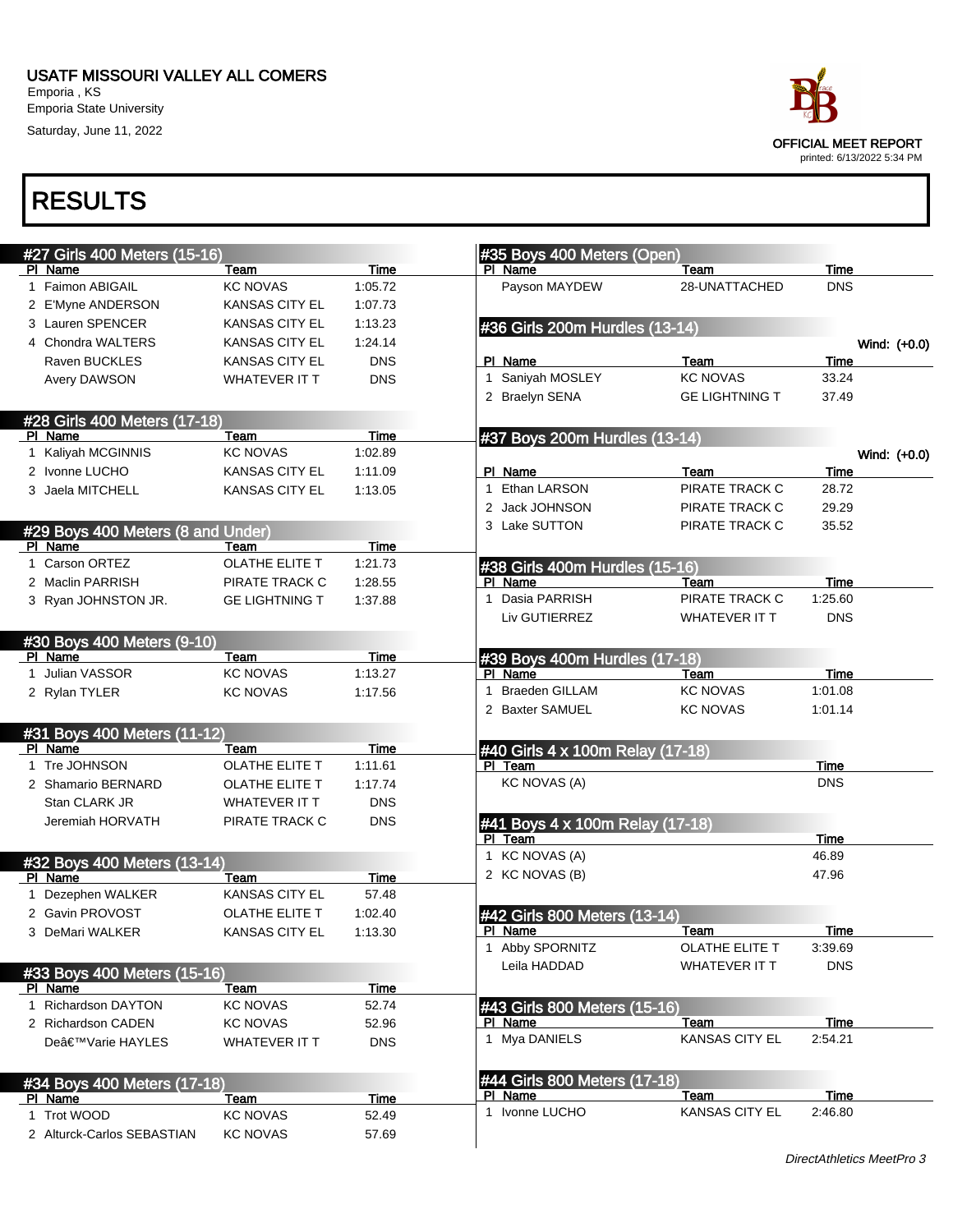Emporia State University Saturday, June 11, 2022



|   | #45 Boys 800 Meters (13-14)             |                               |               |              |                | #50 Girls 200 Meters (15-16)        | (cont'd)               |                           |       |              |
|---|-----------------------------------------|-------------------------------|---------------|--------------|----------------|-------------------------------------|------------------------|---------------------------|-------|--------------|
|   | PI Name                                 | Team                          | Time          |              | PI Name        |                                     | Team                   | Time                      | H(PI) |              |
|   | Nathan NYAKARO                          | <b>WHATEVER IT T</b>          | <b>DNS</b>    |              |                | Avery DAWSON                        | WHATEVER IT T          | DNS (NW)                  | 2     |              |
|   | #46 Girls 200 Meters (8 and Under)      |                               |               |              |                | <b>SECTION RESULTS</b>              |                        |                           |       |              |
|   |                                         |                               |               | Wind: (+0.0) | PI Name        |                                     | Team                   | Time                      |       |              |
|   | PI Name                                 | Team                          | Time          |              | Section 1 of 2 |                                     |                        |                           |       | Wind: (NW)   |
|   | 1 Peighton HUGHES                       | <b>GE LIGHTNING T</b>         | 41.69         |              |                | 1 E'Myne ANDERSON                   | <b>KANSAS CITY EL</b>  | 28.07                     |       |              |
|   | 2 Londyn LEWIS                          | <b>KANSAS CITY EL</b>         | 49.86         |              |                | 2 Raven BUCKLES                     | <b>KANSAS CITY EL</b>  | 30.56                     |       |              |
|   |                                         |                               |               |              |                | 3 Dasia PARRISH                     | PIRATE TRACK C         | 30.62                     |       |              |
|   | #47 Girls 200 Meters (9-10)             |                               |               |              |                | 4 Chondra WALTERS                   | <b>KANSAS CITY EL</b>  | 32.14                     |       |              |
|   |                                         |                               |               | Wind: (+0.0) |                | Damiya RICHARDS                     | <b>WHATEVER IT T</b>   | <b>DNS</b>                |       |              |
|   | PI Name                                 | Team                          | Time          |              | Section 2 of 2 |                                     |                        |                           |       | Wind: (NW)   |
|   | Lylah JOHNSTON                          | <b>GE LIGHTNING T</b>         | 32.35         |              |                | 1 Faimon ABIGAIL                    | <b>KC NOVAS</b>        | 27.68                     |       |              |
|   | 2 Maya SHENOY                           | <b>KC NOVAS</b>               | 35.36         |              |                | 2 Jasmine PIPPINS                   | <b>KC NOVAS</b>        | 27.81                     |       |              |
|   | 3 Kaedyn LEWIS                          | <b>KANSAS CITY EL</b>         | 36.71         |              |                | Suzanna DANSEL                      | <b>WHATEVER IT T</b>   | <b>DNS</b>                |       |              |
|   | Raquel MABRY                            | <b>WHATEVER IT T</b>          | <b>DNS</b>    |              |                | Liv GUTIERREZ                       | <b>WHATEVER IT T</b>   | <b>DNS</b>                |       |              |
|   |                                         |                               |               |              |                | Avery DAWSON                        | <b>WHATEVER IT T</b>   | <b>DNS</b>                |       |              |
|   | #48 Girls 200 Meters (11-12)            |                               |               |              |                | #51 Girls 200 Meters (17-18)        |                        |                           |       |              |
|   |                                         |                               |               | Wind: (+0.0) |                |                                     |                        |                           |       | Wind: (+0.0) |
|   | PI Name                                 | Team                          | Time          |              | PI Name        |                                     | Team                   | Time                      |       |              |
|   | <b>Tori VASSOR</b>                      | <b>KC NOVAS</b>               | 30.19         |              |                | 1 Kaliyah MCGINNIS                  | <b>KC NOVAS</b>        | 25.62                     |       |              |
|   | 2 De'Oni COFIELD                        | <b>KANSAS CITY EL</b>         | 32.20         |              |                | 2 Jaela MITCHELL                    | <b>KANSAS CITY EL</b>  | 30.60                     |       |              |
|   | 3 Meyah BONDS                           | OLATHE ELITE T                | 33.10         |              |                |                                     |                        |                           |       |              |
|   | 4 Serenity TAYLOR                       | PIRATE TRACK C                | 33.59         |              |                | #52 Boys 200 Meters (8 and Under)   |                        |                           |       |              |
|   | 5 Lillian ATWOOD                        | <b>GE LIGHTNING T</b>         | 37.52         |              |                |                                     |                        |                           |       | Wind: (+0.0) |
|   | Samantha JONES                          | PIRATE TRACK C                | <b>DNS</b>    |              | PI Name        |                                     | Team                   | Time                      |       |              |
|   | Ella BOYCE                              | <b>WHATEVER IT T</b>          | <b>DNS</b>    |              | 1              | Carson ORTEZ                        | OLATHE ELITE T         | 35.70                     |       |              |
|   |                                         |                               |               |              |                | 2 Lavance GOTOW JR                  | <b>KANSAS CITY EL</b>  | 38.02                     |       |              |
|   | #49 Girls 200 Meters (13-14)            |                               |               |              |                | 3 Devyne WALKER                     | <b>KANSAS CITY EL</b>  | 40.92                     |       |              |
|   |                                         |                               |               | Wind: (+0.0) |                | 4 Miles RUSSELL                     | OLATHE ELITE T         | 44.31                     |       |              |
| 1 | PI Name<br>Donnise YOUNG                | Team<br><b>KANSAS CITY EL</b> | Time<br>28.60 |              |                |                                     |                        |                           |       |              |
|   | 2 Saniyah MOSLEY                        | <b>KC NOVAS</b>               | 29.31         |              |                | #53 Boys 200 Meters (9-10)          |                        |                           |       |              |
|   | 3 Kennedi RANE                          | <b>KANSAS CITY EL</b>         | 31.35         |              |                |                                     |                        |                           |       | Wind: (+0.0) |
|   | 4 Braelyn SENA                          | <b>GE LIGHTNING T</b>         | 33.87         |              | PI Name        |                                     | Team                   | Time                      |       |              |
|   | Jada ECHOLS                             | <b>WHATEVER IT T</b>          | <b>DNS</b>    |              |                | Lamar JOHNSON                       | KANSAS CITY EL         | 30.04                     |       |              |
|   |                                         |                               |               |              |                | 2 Maxwell MOSLEY<br>3 Julian VASSOR | <b>KC NOVAS</b>        | 31.34                     |       |              |
|   |                                         |                               |               |              |                |                                     | <b>KC NOVAS</b>        | 33.84                     |       |              |
|   | #50 Girls 200 Meters (15-16)<br>PI Name | Team                          | Time          | H(PI)        |                | 4 Demazciare WALKER                 | KANSAS CITY EL         | 33.86                     |       |              |
|   | 1 Faimon ABIGAIL                        | <b>KC NOVAS</b>               | 27.68 (NW)    | 2(1)         |                | 5 Rylan TYLER                       | <b>KC NOVAS</b>        | 34.57                     |       |              |
|   | 2 Jasmine PIPPINS                       | <b>KC NOVAS</b>               | 27.81 (NW)    | 2(2)         |                | 6 Kamden BUCKLES                    | KANSAS CITY EL         | 35.29                     |       |              |
|   | 3 E'Myne ANDERSON                       | KANSAS CITY EL 28.07 (NW)     |               | 1(1)         |                | 7 Derek BYRD                        | <b>KC NOVAS</b>        | 38.46                     |       |              |
|   | 4 Raven BUCKLES                         | KANSAS CITY EL 30.56 (NW)     |               | 1(2)         |                |                                     |                        |                           |       |              |
|   | 5 Dasia PARRISH                         | PIRATE TRACK C 30.62 (NW)     |               | 1(3)         |                | #54 Boys 200 Meters (11-12)         |                        |                           |       |              |
|   | 6 Chondra WALTERS                       | KANSAS CITY EL 32.14 (NW)     |               | 1(4)         |                |                                     |                        |                           |       | Wind: (+0.0) |
|   | Suzanna DANSEL                          | <b>WHATEVER IT T</b>          | DNS (NW)      | 2            | PI Name        | 1 Tre JOHNSON                       | Team<br>OLATHE ELITE T | Time<br>29.06             |       |              |
|   | Liv GUTIERREZ                           | <b>WHATEVER IT T</b>          | DNS (NW)      | 2            |                | 2 JaCarter HARRIS                   | <b>KANSAS CITY EL</b>  |                           |       |              |
|   | Damiya RICHARDS                         | <b>WHATEVER IT T</b>          | DNS (NW)      | $\mathbf{1}$ |                | 3 Ryan DRUMMOND JR.                 | OLATHE ELITE T         | 30.06<br>30.46            |       |              |
|   |                                         |                               |               |              |                |                                     |                        |                           |       |              |
|   |                                         |                               |               |              |                |                                     |                        | DirectAthletics MeetPro 4 |       |              |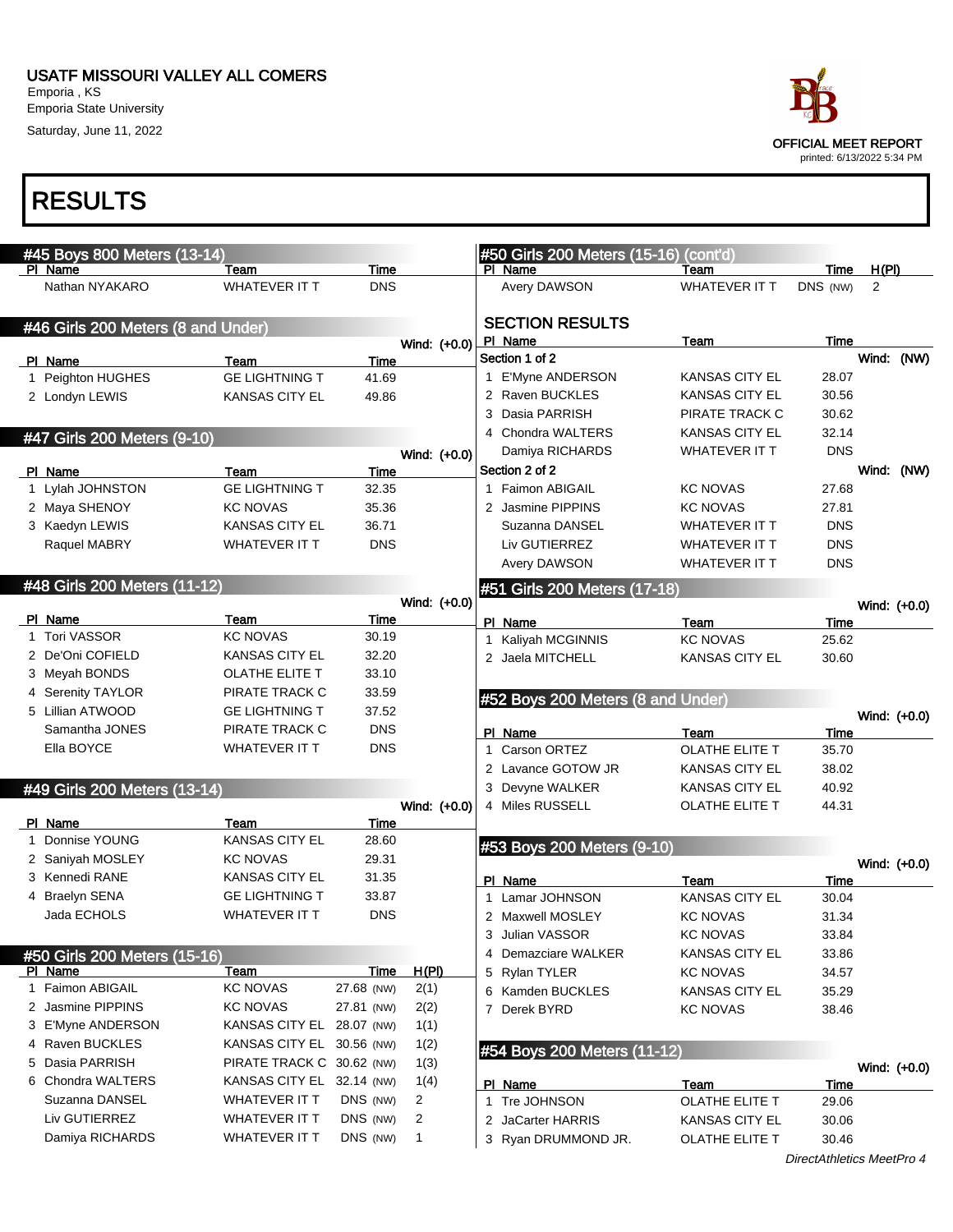Saturday, June 11, 2022

| ace                        |  |
|----------------------------|--|
| OFFICIAL MEET REPORT       |  |
| printed: 6/13/2022 5:34 PM |  |

| #54 Boys 200 Meters (11-12) (cont'd)  |                                          |                           |              | #62 Girls High Jump (17-18)      |                       |                   |
|---------------------------------------|------------------------------------------|---------------------------|--------------|----------------------------------|-----------------------|-------------------|
|                                       |                                          |                           | Wind: (+0.0) | PI Name                          | Team                  | Mark              |
| 4 Shamario BERNARD                    | <b>OLATHE ELITE T</b>                    | 31.32                     |              | 1 Essence KENDALL                | <b>KANSAS CITY EL</b> | 1.58m             |
| Stan CLARK JR                         | <b>WHATEVER IT T</b>                     | <b>DNS</b>                |              |                                  |                       |                   |
|                                       |                                          |                           |              | #63 Boys Pole Vault (17-18)      |                       |                   |
| #55 Boys 200 Meters (13-14)           |                                          |                           |              | PI Name                          | Team                  | Mark              |
|                                       |                                          |                           | Wind: (+0.0) | 1 Thomas UNRUH                   | <b>UNATTACHED</b>     | 4.42m             |
| PI Name                               | Team                                     | Time                      |              | 2 Pierson CARLISLE               | 28-UNATTACHED         | 4.27m             |
| 1 Dezephen WALKER                     | <b>KANSAS CITY EL</b>                    | 24.09                     |              | 3 Benjamin PAHLS                 | <b>UNATTACHED</b>     | 3.66m             |
| 2 Gavin PROVOST                       | OLATHE ELITE T                           | 26.44                     |              |                                  |                       |                   |
| 3 De'Moreay FRANKLIN                  | <b>KANSAS CITY EL</b>                    | 26.48                     |              | #64 Boys Pole Vault (Open)       |                       |                   |
| 4 DeMari WALKER                       | <b>KANSAS CITY EL</b>                    | 31.99                     |              | PI Name                          | Team                  | Mark              |
| Lavelle PETE JR                       | <b>KANSAS CITY EL</b>                    | <b>DNS</b>                |              | 1 Payson MAYDEW                  | 28-UNATTACHED         | 3.81 <sub>m</sub> |
|                                       |                                          |                           |              | #65 Boys Pole Vault (15-16)      |                       |                   |
| #56 Boys 200 Meters (15-16)           |                                          |                           |              | PI Name                          | Team                  | Mark              |
| PI Name                               | Team                                     | Time                      | Wind: (+0.0) | 1 Karter KUESER                  | 28-UNATTACHED         | 3.05m             |
| 1 tyler WEST                          | <b>KC NOVAS</b>                          | 23.82                     |              | lan REIMER                       | <b>UNATTACHED</b>     | <b>NH</b>         |
| 2 Richardson CADEN                    | <b>KC NOVAS</b>                          | 24.04                     |              | Jadyn CAMPBELL                   | <b>UNATTACHED</b>     | <b>DNS</b>        |
| 3 Noah ALLEN                          | <b>KC NOVAS</b>                          | 24.39                     |              |                                  |                       |                   |
| 4 Richardson DAYTON                   | <b>KC NOVAS</b>                          | 24.61                     |              | #66 Girls Pole Vault (17-18)     |                       |                   |
| 5 Gasaway TEVYN                       | <b>KC NOVAS</b>                          | 26.97                     |              | PI Name                          | Team                  | <b>Mark</b>       |
| De'Varie HAYLES                       | <b>WHATEVER IT T</b>                     | <b>DNS</b>                |              | 1 Kaira MANNIO                   | <b>UNATTACHED</b>     | 3.05 <sub>m</sub> |
|                                       |                                          |                           |              |                                  |                       |                   |
| #57 Boys 200 Meters (17-18)           |                                          |                           |              | #67 Girls Pole Vault (15-16)     |                       | <b>Mark</b>       |
|                                       |                                          |                           |              |                                  |                       |                   |
|                                       |                                          |                           | Wind: (+0.0) | PI Name                          | Team                  |                   |
| PI Name                               | Team                                     | Time                      |              | 1 Brielynn JACKSON               | <b>UNATTACHED</b>     | 2.03m             |
| 1 Matheus BONTEMPO                    | <b>KC NOVAS</b>                          | 22.93                     |              |                                  |                       |                   |
| 2 Joe OUELLETTE                       | <b>KC NOVAS</b>                          | 23.28                     |              | #68 Boys Long Jump (8 and Under) |                       |                   |
| 3 Trot WOOD                           | <b>KC NOVAS</b>                          | 24.88                     |              | PI Name                          | Team                  | <b>Mark</b>       |
| Major LAWSON                          | <b>KC NOVAS</b>                          | <b>DNS</b>                |              | 1 Maclin PARRISH                 | PIRATE TRACK C        | 3.02m (NW)        |
|                                       |                                          |                           |              | 2 Quincy WILSON                  | <b>KC NOVAS</b>       | 2.64m (NW)        |
|                                       |                                          |                           |              | 3 Julian SILAS                   | <b>KC NOVAS</b>       | 2.55m (NW)        |
| #58 Boys High Jump (17-18)<br>PI Name | Team                                     | Mark                      |              | 4 Ryan JOHNSTON JR.              | <b>GE LIGHTNING T</b> | 2.17m (NW)        |
| Paul ROWDEN                           | <b>KC NOVAS</b>                          | <b>DNS</b>                |              | 5 Devyne WALKER                  | <b>KANSAS CITY EL</b> | 1.98m (NW)        |
|                                       |                                          |                           |              | #69 Boys Long Jump (15-16)       |                       |                   |
| #59 Boys High Jump (13-14)            |                                          |                           |              | PI Name                          | Team                  | Mark              |
| <u>PI Name</u>                        | <u>Team</u><br><b>KANSAS CITY EL</b>     | <u>Mark</u><br><b>DNS</b> |              | 1 Noah ALLEN                     | <b>KC NOVAS</b>       | 5.64m (NW)        |
| Jeffrey SIMS                          |                                          |                           |              | Noah ERB                         | <b>KC NOVAS</b>       | DNS (NW)          |
| Nolan WALLACE                         | WHATEVER IT T                            | <b>DNS</b>                |              | De'Varie HAYLES                  | <b>WHATEVER IT T</b>  | DNS (NW)          |
| #60 Boys High Jump (15-16)            |                                          |                           |              |                                  |                       |                   |
| PI Name                               | Team                                     | <b>Mark</b>               |              | #70 Boys Long Jump (17-18)       |                       |                   |
| 1 Jahmari CLIFTON                     | <b>KC NOVAS</b>                          | 1.73m                     |              | PI Name                          | Team                  | Mark              |
|                                       |                                          |                           |              | 1 Sam MYERS                      | <b>KC NOVAS</b>       | 6.29m (NW)        |
| #61 Girls High Jump (13-14)           |                                          |                           |              | 2 Major LAWSON                   | <b>KC NOVAS</b>       | 6.01m (NW)        |
| PI Name                               | Team                                     | <b>Mark</b>               |              |                                  |                       |                   |
| 1 Grace ERB<br>2 Melanie WASHINGTON   | <b>KC NOVAS</b><br><b>KANSAS CITY EL</b> | 1.37m<br>1.07m            |              |                                  |                       |                   |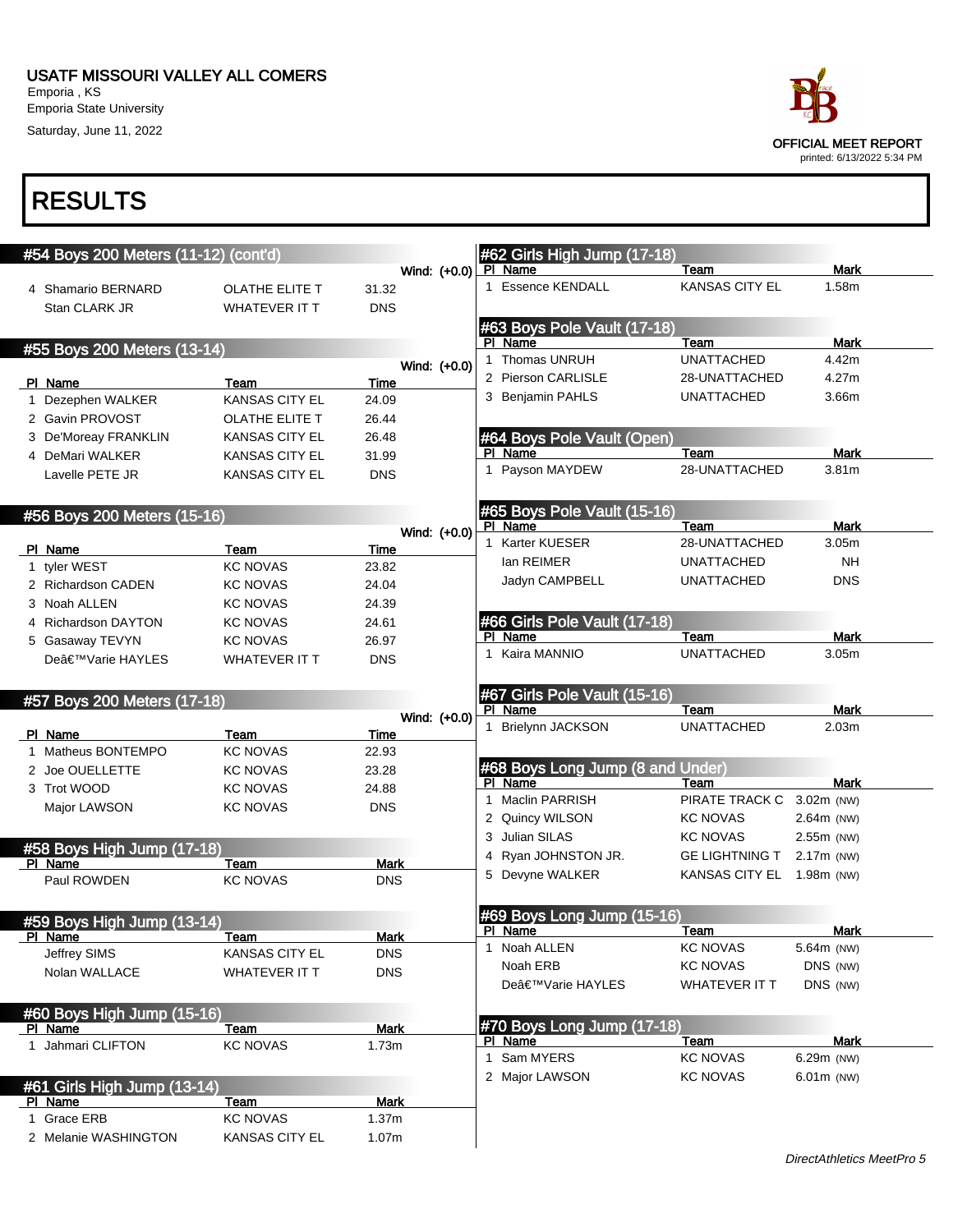#### USATF MISSOURI VALLEY ALL COMERS

Emporia , KS Emporia State University Saturday, June 11, 2022



| #71 Boys Long Jump (13-14)                   |                           |              | #78 Girls Long Jump (15-16)            |                                 |                |
|----------------------------------------------|---------------------------|--------------|----------------------------------------|---------------------------------|----------------|
| PI Name                                      | Team                      | <b>Mark</b>  | PI Name                                | Team                            | <b>Mark</b>    |
| 1 Ethan LARSON                               | PIRATE TRACK C            | 4.98m (NW)   | Jasmine PIPPINS<br>$\mathbf{1}$        | <b>KC NOVAS</b>                 | 5.13m (NW)     |
| 2 De'Moreay FRANKLIN                         | KANSAS CITY EL 4.60m (NW) |              | 2 Carmen SPENCER                       | KANSAS CITY EL 4.70m (NW)       |                |
| 3 Jett REEVES                                | <b>KC NOVAS</b>           | 4.29m (NW)   |                                        |                                 |                |
| Lake SUTTON                                  | PIRATE TRACK C            | $NM$ (NW)    | #79 Girls Long Jump (13-14)            |                                 |                |
| Jeffrey SIMS                                 | <b>KANSAS CITY EL</b>     | DNS (NW)     | PI Name                                | Team                            | Mark           |
|                                              |                           |              | Grace ERB<br>1                         | <b>KC NOVAS</b>                 | 3.56m (NW)     |
| #72 Boys Long Jump (9-10)                    |                           |              | 2 Aurretta LYTLE                       | PIRATE TRACK C 3.38m (NW)       |                |
| PI Name                                      | Team                      | <b>Mark</b>  |                                        |                                 |                |
| 1 Lamar JOHNSON                              | KANSAS CITY EL            | 4.13m (NW)   | #80 Boys Triple Jump (15-16)           |                                 |                |
| 2 Maxwell MOSLEY                             | <b>KC NOVAS</b>           | 3.89m (NW)   | PI Name                                | Team                            | Mark           |
| 3J Demazciare WALKER                         | KANSAS CITY EL 3.33m (NW) |              | 1 Cole JOHNSON                         | PIRATE TRACK C 10.26m (NW)      |                |
| 4J Rylan TYLER                               | <b>KC NOVAS</b>           | 3.33m (NW)   |                                        |                                 |                |
| 5 Derek BYRD                                 | KC NOVAS                  | 2.92m (NW)   | #81 Boys Triple Jump (17-18)           |                                 |                |
|                                              |                           |              | PI Name                                | Team                            | <b>Mark</b>    |
| #73 Boys Long Jump (11-12)                   |                           |              | 1 Sam MYERS                            | <b>KC NOVAS</b>                 | 11.79m (NW)    |
| PI Name                                      | Team                      | <b>Mark</b>  |                                        |                                 |                |
| 1 Corric DUNIGAN                             | 28-UNATTACHED             | 4.39m (NW)   | #82 Boys Shot Put (15-16)              |                                 |                |
| 2 JaCarter HARRIS                            | KANSAS CITY EL 4.31m (NW) |              | PI Name                                | Team                            | Mark           |
| 3 Silva JAXSON                               | <b>KC NOVAS</b>           | $3.28m$ (NW) | 1 John EWY                             | OLATHE ELITE T                  | 11.43m         |
|                                              |                           |              | 2 Jeremy GRACIA                        | OLATHE ELITE T                  | 11.42m         |
|                                              |                           |              | 3 Cameron EBRECHT                      | OLATHE ELITE T                  | 10.55m         |
| #74 Girls Long Jump (8 and Under)<br>PI Name | Team                      | <b>Mark</b>  | <b>Chase RIEDESEL</b>                  | <b>WHATEVER IT T</b>            | <b>DNS</b>     |
| 1 Alexandria BURRIS                          | PIRATE TRACK C 2.64m (NW) |              |                                        |                                 |                |
| 2 Londyn LEWIS                               | KANSAS CITY EL 1.51m (NW) |              | #83 Boys Shot Put (17-18)              |                                 |                |
|                                              |                           |              | PI Name                                | Team                            | Mark           |
|                                              |                           |              | Elan MOORE                             | <b>KANSAS CITY EL</b>           | 14.37m         |
| #75 Girls Long Jump (17-18)<br>PI Name       | Team                      | Mark         |                                        |                                 |                |
| 1 Kaliyah MCGINNIS                           | <b>KC NOVAS</b>           | 5.33m (NW)   | #84 Boys Shot Put (8 and Under)        |                                 |                |
| 2 Essence KENDALL                            | KANSAS CITY EL 4.69m (NW) |              | PI Name                                | Team                            | <b>Mark</b>    |
|                                              |                           |              | 1 Lavance GOTOW JR                     | <b>KANSAS CITY EL</b>           | 4.90m          |
|                                              |                           |              |                                        |                                 |                |
| #76 Girls Long Jump (11-12)<br>PI Name       | Team                      | Mark         | #85 Boys Shot Put (13-14)              |                                 |                |
| 1 Katie BURRIS                               | PIRATE TRACK C 3.18m (NW) |              | PI Name                                | Team                            | Mark           |
| 2 Serenity TAYLOR                            | PIRATE TRACK C 3.01m (NW) |              | Ethan LARSON<br>1                      | PIRATE TRACK C                  | 11.76m         |
| 3 Lillian ATWOOD                             | <b>GE LIGHTNING T</b>     | 2.88m (NW)   | 2 Ryan WICHMAN                         | 28-UNATTACHED                   | 10.00m         |
| Samantha JONES                               | PIRATE TRACK C            | DNS (NW)     | 3 Braylon GATES                        | PIRATE TRACK C                  | 8.88m          |
|                                              |                           |              | 4 Grady WALL                           | <b>OLATHE ELITE T</b>           | 8.22m          |
|                                              |                           |              | 5 KREEDYN SMITH                        | OLATHE ELITE T                  | 8.20m          |
| #77 Girls Long Jump (9-10)<br>PI Name        | <u>Team</u>               | <b>Mark</b>  | 6 Maxwell WASHINGTON                   | KANSAS CITY EL                  | 6.62m          |
| 1 Gabrielle BASS                             | PIRATE TRACK C            | 3.89m (NW)   | Michael WASHINGTON<br>7                | KANSAS CITY EL                  | 5.70m          |
| 2 Kaedyn LEWIS                               | KANSAS CITY EL 2.98m (NW) |              | <b>Judd RIEDESEL</b>                   | WHATEVER IT T                   | <b>DNS</b>     |
| 3 Maya SHENOY                                | <b>KC NOVAS</b>           | 2.67m (NW)   |                                        |                                 |                |
| 4 Isabella DEJOHN                            | <b>GE LIGHTNING T</b>     | 2.30m (NW)   |                                        |                                 |                |
|                                              |                           |              | #86 Boys Shot Put (11-12)<br>PI Name   | Team                            | Mark           |
| 5 Zoey REEVES                                | <b>KC NOVAS</b>           | 1.98m (NW)   |                                        |                                 |                |
|                                              |                           |              |                                        |                                 |                |
| Raquel MABRY                                 | WHATEVER IT T             | DNS (NW)     | Landon BATTEN<br>1.                    | OLATHE ELITE T                  | 10.57m         |
|                                              |                           |              | 2 Corric DUNIGAN<br>3 Anthony MITCHELL | 28-UNATTACHED<br>KANSAS CITY EL | 7.74m<br>6.94m |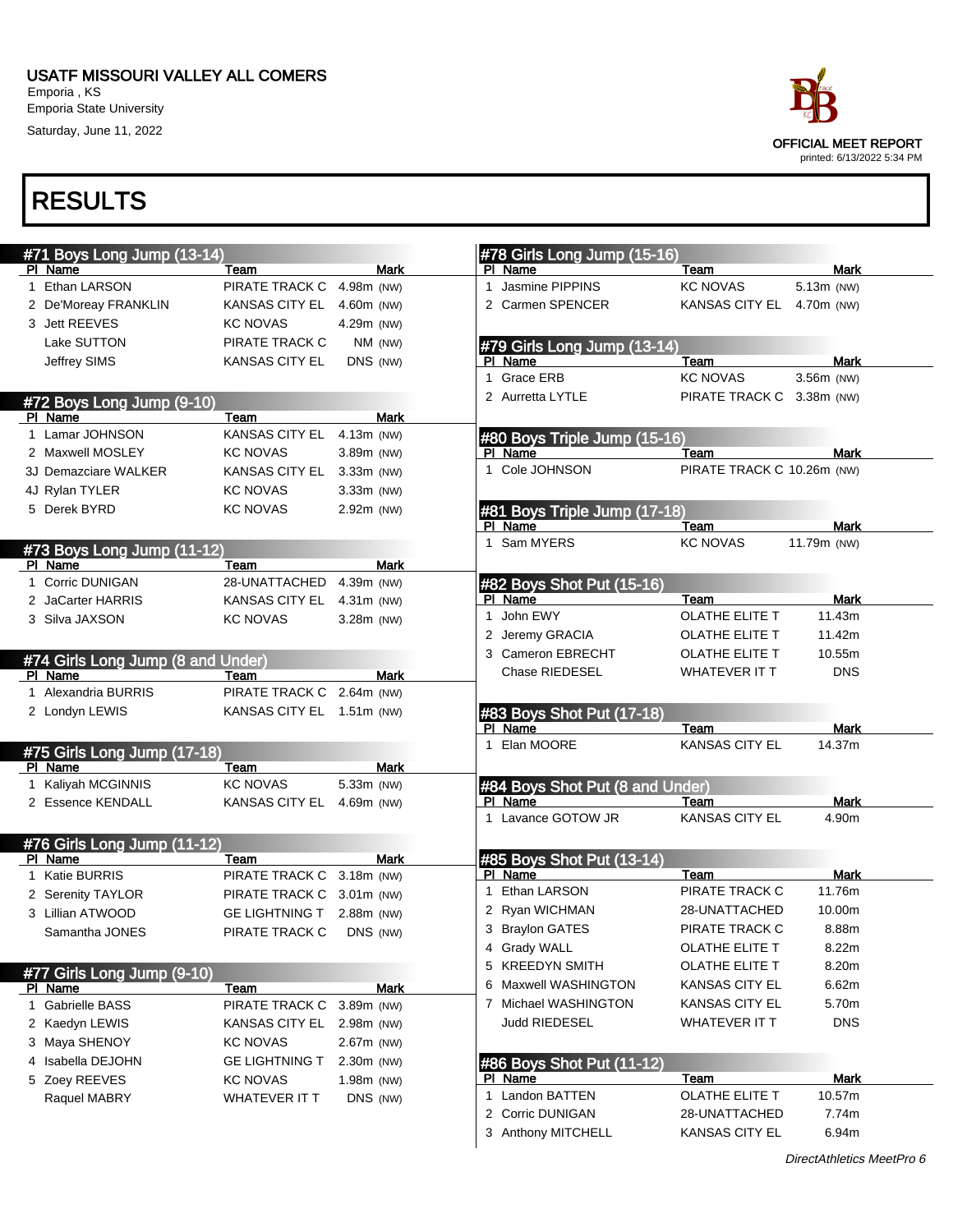

| #86 Boys Shot Put (11-12) (cont'd)    |                       |             | #95 Boys Discus (15-16) (cont'd) |                       |             |
|---------------------------------------|-----------------------|-------------|----------------------------------|-----------------------|-------------|
| PI Name                               | Team                  | <b>Mark</b> | PI Name                          | Team                  | <b>Mark</b> |
| 4 Tracy CARNEY III                    | OLATHE ELITE T        | 5.48m       | Chase RIEDESEL                   | <b>WHATEVER IT T</b>  | <b>DNS</b>  |
| Jeremiah HORVATH                      | PIRATE TRACK C        | <b>DNS</b>  |                                  |                       |             |
|                                       |                       |             | #96 Boys Discus (13-14)          |                       |             |
| #87 Boys Shot Put (9-10)              |                       |             | PI Name                          | Team                  | <b>Mark</b> |
| PI Name                               | Team                  | <b>Mark</b> | 1 Ryan WICHMAN                   | 28-UNATTACHED         | 35.76m      |
| Samuel ARELLANO<br>1                  | PIRATE TRACK C        | 4.60m       | 2 Grady WALL                     | OLATHE ELITE T        | 27.74m      |
|                                       |                       |             | 3 KREEDYN SMITH                  | OLATHE ELITE T        | 26.21m      |
| #88 Girls Shot Put (8 and Under)      |                       |             | <b>Braylon GATES</b><br>4        | PIRATE TRACK C        | 23.57m      |
| PI Name                               | Team                  | <b>Mark</b> | Maxwell WASHINGTON               | <b>KANSAS CITY EL</b> | 21.23m      |
| Alexandria BURRIS                     | PIRATE TRACK C        | <b>DNS</b>  | 6 Altan RUNDBERG                 | OLATHE ELITE T        | 19.96m      |
| Tristyn JOHNSON                       | <b>KANSAS CITY EL</b> | <b>DNS</b>  | 7 Michael WASHINGTON             | <b>KANSAS CITY EL</b> | 15.56m      |
|                                       |                       |             | <b>Judd RIEDESEL</b>             | <b>WHATEVER IT T</b>  | <b>DNS</b>  |
|                                       |                       |             |                                  |                       |             |
| #89 Girls Shot Put (15-16)<br>PI Name | Team                  | <b>Mark</b> |                                  |                       |             |
| Emma SLADE<br>1                       | 28-UNATTACHED         | 10.06m      | #97 Boys Discus (17-18)          |                       |             |
| 2 Maria WASHINGTON                    |                       | 9.24m       | PI Name                          | Team                  | <b>Mark</b> |
|                                       | <b>KANSAS CITY EL</b> |             | Elan MOORE<br>1                  | <b>KANSAS CITY EL</b> | 47.90m      |
| 3 Morgyn LEWIS                        | <b>KANSAS CITY EL</b> | 8.83m       |                                  |                       |             |
|                                       |                       |             | #98 Boys Discus (Open)           |                       |             |
| #90 Girls Shot Put (13-14)            |                       |             | PI Name                          | Team                  | Mark        |
| PI Name                               | Team                  | <b>Mark</b> | Payson MAYDEW                    | 28-UNATTACHED         | <b>DNS</b>  |
| 1 Olivia SPORNITZ                     | <b>OLATHE ELITE T</b> | 9.83m       | Kord FERGUSON                    | 45-UNATTACHED         | <b>DNS</b>  |
|                                       |                       |             |                                  |                       |             |
| #91 Girls Shot Put (9-10)             |                       |             | #99 Boys Discus (11-12)          |                       |             |
| PI Name                               | Team                  | <b>Mark</b> | PI Name                          | Team                  | Mark        |
| 1 Aaliyah MITCHELL                    | <b>KANSAS CITY EL</b> | 4.88m       | 1 Landon BATTEN                  | OLATHE ELITE T        | 28.12m      |
|                                       |                       |             | 2 Corric DUNIGAN                 | 28-UNATTACHED         | 20.08m      |
| #92 Girls Shot Put (Open)             |                       |             | <b>Tracy CARNEY III</b>          | OLATHE ELITE T        | <b>DNS</b>  |
| PI Name                               | Team                  | Mark        |                                  |                       |             |
| Dani HARTUNG<br>1                     | 28-UNATTACHED         | 16.69m      | #100 Girls Discus (17-18)        |                       |             |
|                                       |                       |             | PI Name                          | Team                  | Mark        |
| #93 Girls Shot Put (17-18)            |                       |             | 1 Mackenzie BATTEN               | <b>OLATHE ELITE T</b> | 29.13m      |
| PI Name                               | Team                  | <b>Mark</b> | Alicia HERNANDEZ-MAST            | <b>WHATEVER IT T</b>  | <b>DNS</b>  |
| Mackenzie BATTEN<br>1                 | OLATHE ELITE T        | 10.46m      | Avery REDMON                     | <b>WHATEVER IT T</b>  | <b>DNS</b>  |
| Alicia HERNANDEZ-MAST                 | WHATEVER IT T         | <b>DNS</b>  |                                  |                       |             |
| <b>Emaleigh TOWNER</b>                | <b>UNATTACHED</b>     | <b>DNS</b>  | #101 Girls Discus (15-16)        |                       |             |
| Avery REDMON                          | <b>WHATEVER IT T</b>  | <b>DNS</b>  | PI Name                          | Team                  | Mark        |
|                                       |                       |             | Emma SLADE<br>1                  | 28-UNATTACHED         | 36.41m      |
| #94 Girls Shot Put (11-12)            |                       |             | 2 Maria WASHINGTON               | <b>KANSAS CITY EL</b> | 27.90m      |
| PI Name                               | Team                  | <b>Mark</b> | 3 Morgyn LEWIS                   | KANSAS CITY EL        | 24.80m      |
| Samantha JONES                        | PIRATE TRACK C        | <b>DNS</b>  |                                  |                       |             |
|                                       |                       |             |                                  |                       |             |
|                                       |                       |             | #102 Girls Discus (13-14)        |                       |             |
| #95 Boys Discus (15-16)<br>PI Name    | Team                  | <b>Mark</b> | PI Name<br>Olivia SPORNITZ       | Team                  | <b>Mark</b> |
| 1 John EWY                            | OLATHE ELITE T        | 30.82m      | 1                                | OLATHE ELITE T        | 22.34m      |
| 2 Cameron EBRECHT                     | OLATHE ELITE T        | 29.60m      | 2 Melanie WASHINGTON             | <b>KANSAS CITY EL</b> | 11.99m      |
|                                       |                       |             |                                  |                       |             |
| 3 Jeremy GRACIA                       | OLATHE ELITE T        | 28.88m      |                                  |                       |             |
| 4 Cole JOHNSON                        | PIRATE TRACK C        | 26.63m      |                                  |                       |             |
|                                       |                       |             |                                  |                       |             |